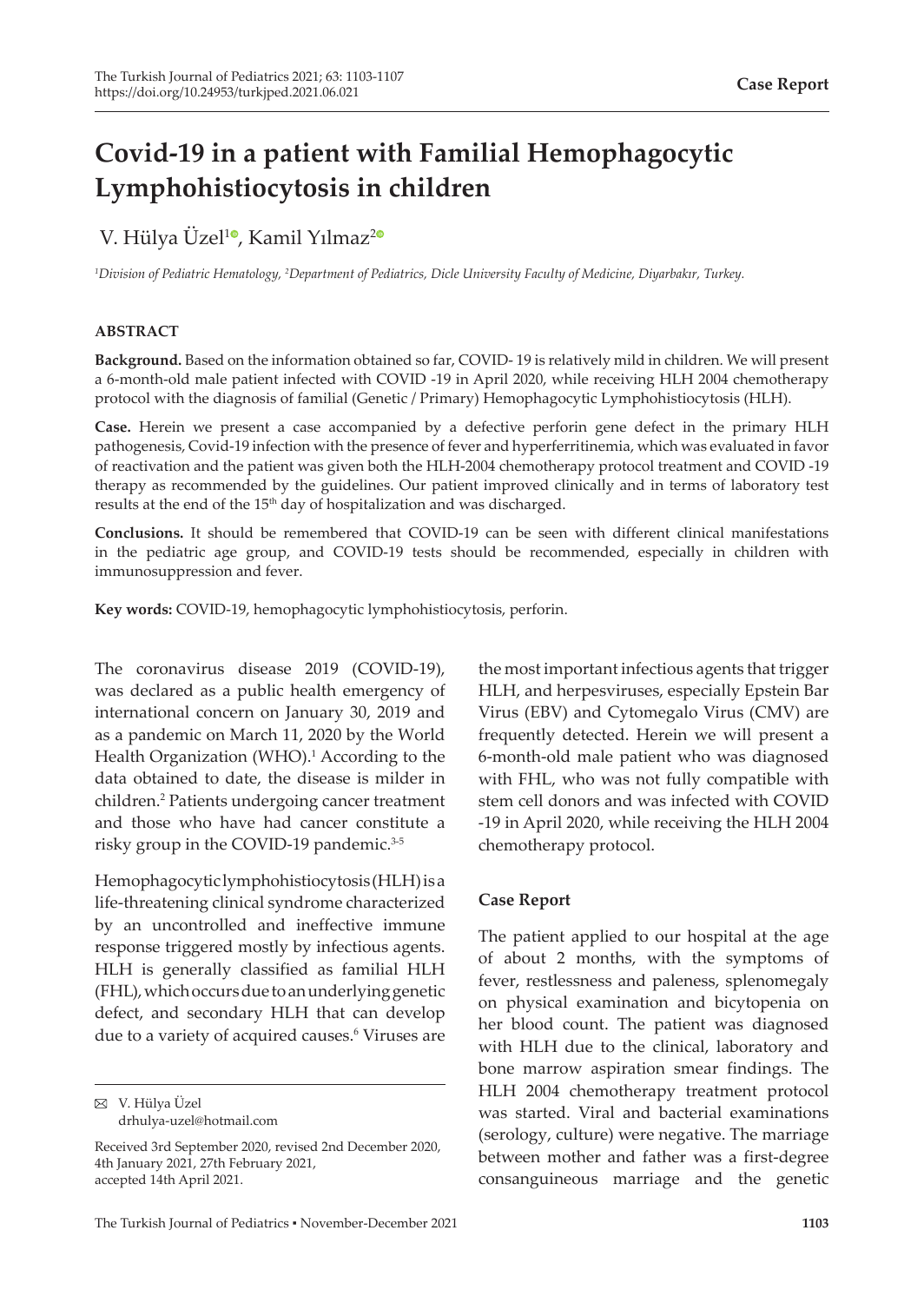analysis of the patient revealed a PRF1 Exon 3 c.1122G> (p.Trp374Ter) rs104894176 mutation, which was found to be compatible with homozygous class 1 HLH.

The treatment of primary HLH was given to the patient. The patient, who did not have a fully compatible stem cell donor, recovered clinically and in terms of laboratory findings in the first month, applied with the complaint of fever and cough during the 12th week of the HLH protocol (17 April 2020). In his physical examination, his general condition was moderate, he was conscious, his body temperature was 38.5oC, respiratory rate was 48/min, pulse was 127/min, abdominal distension was present and rales were detected in the basal areas of the lungs. Other system examinations were found normal. Considering that hemophagocytic reactivation might occur, a laboratory examination was performed which showed the following: hemoglobin 10.5 g/dL, leukocyte count 15020/mm3, neutrophil: 6.5 uL, monocyte: 2.023 uL, lymphocyte: 6.06 uL, platelet count 440.6 / mm3, prothrombin time (PT) 16sec, partial thromboplastin time (aPTT) 31 sec, INR 1.34, serum triglyceride 519mg / dL, ferritin 795 ng / mL, fibrinogen 468mg / dL and lactic dehydrogenase (LDH): 357 U / L, C‐ reactive protein (CRP): 10.27 mg / L (0-0.5), Procalcitonin:> 100. Arterial blood gases, liver and kidney function tests, serum electrolytes, albumin, bilirubin and full urine examination were normal. Peripheral smear, showed 60% neutrophil, toxic granulation, 40% lymphocyte, platelets were sufficiently clustered and atypical cells were not observed.

Hyperferritinemia (795mg / dl), hypertriglyceridemia (519mg / dl) were detected in the patient. Bilateral perihilar infiltrations were seen on the chest x-ray of the patient, who had no contact history with a person diagnosed or suspected to have COVID-19 (Fig 1). Thorax CT revealed peripheral atelectasis and consolidation areas were observed in the posterior sections of the lower lobe of both lungs, and small peribronchial consolidation areas and nodular infiltrations were observed in

the upper lobes in both lungs, and those findings were evaluated as possible COVID-19 (Fig. 2). HLH 2004 treatment protocol was continued considering the possible HLH reactivation in the patient with persistent fever and hyperferritinemia and hypertriglyceridemia. Cyclosporine, dexamethasone and intravenous immunoglobulin (IVIG) were given. An oronasopharyngeal swab sample was taken.



**Fig. 1.** Bilateral perihilar infiltrations were seen on the Chest x-ray.



**Fig. 2.** Thorax CT revealed peripheral atelectasis and consolidation areas.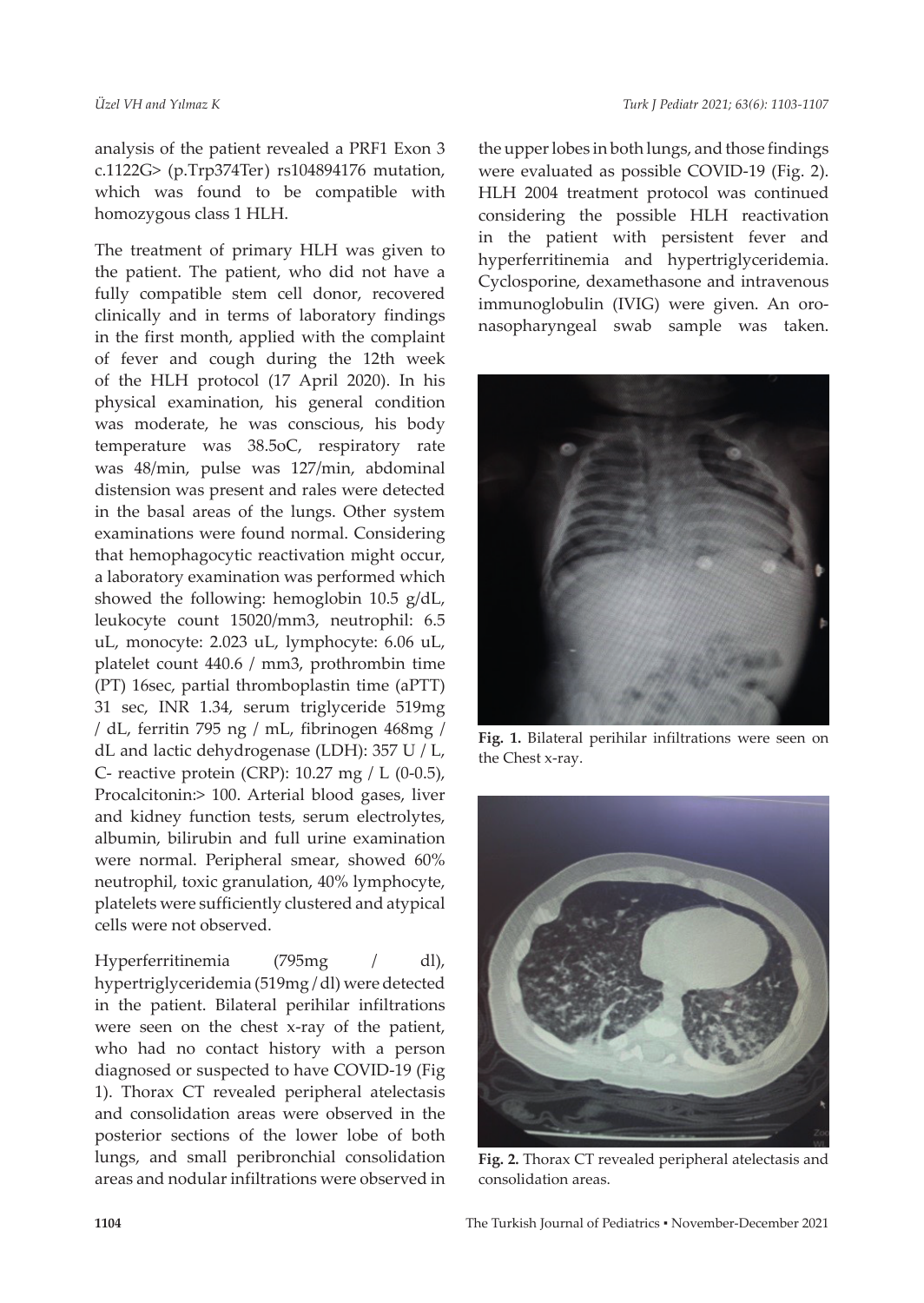The patient who was positive for SARS CoV2 polymerase chain reaction (PCR) was hospitalized in the COVID-19 pediatrics clinic. The patient was treated according to the recommendation of guidelines for COVID-19 pneumonia and unclear coinfection.

Antimicrobial therapy, hydroxychloroquine, azithromycin, low molecular weight heparin (LMWH), HLH-2004 treatment protocol were administered. In blood gas analysis; PH: 7.47, PCO2: 29.3mmHg, 45.8mmHg, PO2, Lactate: 5.5mmol / L, cSO2: 83.2%. The patient was taken to the intensive care unit and oxygen support was given with a mask. When the patient's respiratory distress increased, the level of D-Dimer was studied and it was found that D-dimer level increased to 9.11, and a lowmolecular-weight heparin (enoksoparin) single dose of 100 unit /kg /dose was started. Lopinavir / ritonavir combination (Kaledra tb) was given. On the fifth day of hospitalization, the patient with a hemoglobin level of 7.4 gr / dL was given cross-matched, irradiated erythrocyte support.

As the patient's symptoms regressed on the 7th day of hospitalization, he was transferred back to the pediatric ward. In addition to the HLH 2004 protocol, Azithromycin, hydroxychloroquine was given for five days, Meropenem, Amikacin and Lopinavir / ritonavir for ten days and low molecular weight heparin (LMWH) for fourteen days. No side effects were observed in the patient. On the 10th day, when the COVID -19 PCR test was negative, the patient was clinically and laboratory stable, and the HLH -2004 protocol was continued and he was discharged on the 15th day of his admission. Consent was received from the patient's family for this case report.

# **Discussion**

Cancer patients who have been receiving active chemotherapy, any antibodies or targeted therapy or intensive radiotherapy in the past 6 months, are susceptible to infection due to immune system deficiency, and have a high risk of contact with infected or carrier individuals due to clinical controls, examinations and treatments.1,3 Our patient was also a patient with familial HLH and was receiving chemotherapy treatment.

FHL is defined as a rare, autosomal recessively inherited immune regulation disorder characterized by uncontrolled T cell and macrophage activation and excessive cytokine release.<sup>7</sup> The first identified genetic defect is a mutation in the PRF1 gene (FHL-2). $8,9$  The most common mutation is W374X, the exon three stop codon mutation. The genetic result of our patient was detected as PRF1 Exon 3 c.1122G> (p.Trp374Ter) rs104894176 homozygous class1 HLH (FHL-2). Today, the treatment that provides a cure in familial (primary) HLH is to perform hematopoietic stem cell transplantation (HSCT) after remission is achieved by chemotherapy.9

HLA appropriate donor was not found from our patient's family and relatives. The patient was in remission from the first month of treatment, clinically and in terms of laboratory findings. In the 12th week of his treatment, he was infected with COVID-19. In addition to the clinical deterioration in familial HLH, infections are known to lead to acquired HLH. The most important infectious agents leading to HLH are viruses. Especially herpesviruses, EBV, CMV are frequently detected. $4,8$  In the course of sepsis developing due to infections, some patients may develop symptoms of macrophage activation syndrome (MAS) or, in other words, acquired (secondary) hemophagocytic lymphohistiocytosis (sHLH). It is thought that COVID-19 infection starts with type II pneumocyte damage and subsequently leads to the development of viral pneumonia and acute respiratory distress syndrome (ARDS), and these clinical manifestations may activate macrophage activation syndrome (MAS) and disseminated intravascular coagulation (DIC).10- 13

It is extremely difficult to differentiate COVID-19 pneumonia and ARDS pathologically. On the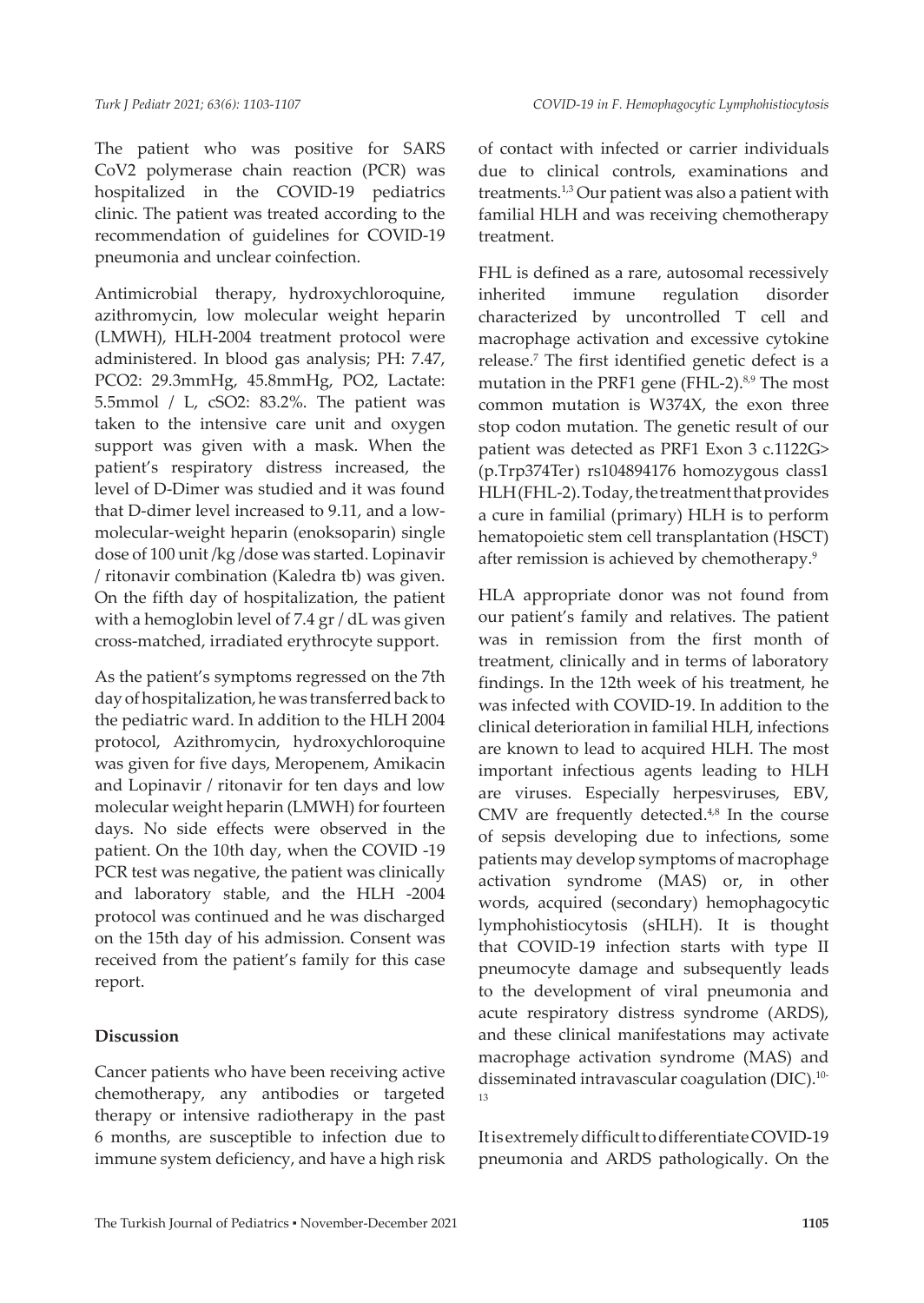day of admission to the hospital, treatment was started for the coinfection of COVID-19 pneumonia / HLH reactivation based on the guidelines. High CRP and ferritin levels reported in many COVID-19 cases were also detected in our patient and were found to be compatible with the literature.<sup>14</sup> In the followup of our patient, the level of d-dimer gradually increased and he was taken to the intensive care unit because of respiratory distress. We added a single dose of LMWH to the treatment of the patient on the 3rd day of his hospitalization, considering that micro-thromboses may have started.

Although studies in children are very limited, recent studies have indicated the importance of viral load in COVID-19-pneumonia.15-17 For this reason, it is very important to develop an effective antiviral which should be included in the treatment plan early. The necessity of applying the HLH 2004 protocol in the treatment of patients developing MAS or secondary HLH is especially important in intensive care patients.<sup>15</sup>

Both the HLH-2004 chemotherapy protocol treatment and COVID-19 treatment were administered to our patient as recommended by the guidelines. Our patient improved clinically and in terms of laboratory findings at the end of the 15-day hospitalization period and was discharged.

In conclusion, it should be remembered that COVID-19 can be seen with different clinical manifestations in the pediatric age group. We recommend performing COVID-19 testing especially in children who are under immunosuppressant treatment and have a fever. In this manuscript, we would like to state that the COVID-19 infection is among the factors that can cause HLH reactivation in familial HLH patients. In patients with high mortality, such as familial HLH, early detection and treatment of COVID -19 infection will increase chance of survival.

## **Author contribution**

The authors confirm contribution to the paper as follows: study conception and design: VHÜ, KY; data collection: KY; analysis and interpretation of results: VHÜ, KY ; draft manuscript preparation: KY. All authors reviewed the results and approved the final version of the manuscript.

## **Conflicts of interest**

The authors report no conflicts of interest. The authors alone are responsible for the content and writing of the paper.

## **REFERENCES**

- 1. World Health Organization. Coronavirus disease (COVID-19) pandemic. Available at: [https://](https://www.who.int/emergencies/diseases/novel-coronavirus-2019) [www.who.int/emergencies/diseases/novel](https://www.who.int/emergencies/diseases/novel-coronavirus-2019)[coronavirus-2019](https://www.who.int/emergencies/diseases/novel-coronavirus-2019) (Accessed on May 2, 2020).
- 2. Tezer H, Bedir Demirdağ T. Novel coronavirus disease (COVID-19) in children. Turk J Med Sci 2020; 50(SI-1): 592-603. [https://doi.org/10.3906/sag-](https://doi.org/10.3906/sag-2004-174)[2004-174](https://doi.org/10.3906/sag-2004-174)
- 3. Sullivan M, Bouffet E, Rodriguez-Galindo C, et al. The COVID-19 pandemic: a rapid global response for children with cancer from SIOP, COG, SIOP-E, SIOP-PODC, IPSO, PROS, CCI, and St Jude Global. Pediatr Blood Cancer 2020; 67: e28409. [https://doi.](https://doi.org/10.1002/pbc.28409) [org/10.1002/pbc.28409](https://doi.org/10.1002/pbc.28409)
- 4. Janka GE. Familial and acquired hemophagocytic lymphohistiocytosis. Annu Rev Med 2012; 63: 233-246. [https://doi.org/10.1146/annurev](https://doi.org/10.1146/annurev-med-041610-134208)[med-041610-134208](https://doi.org/10.1146/annurev-med-041610-134208)
- 5. Zhu N, Zhang D, Wang W, et al; China Novel Coronavirus Investigating and Research Team. A novel coronavirus from patients with pneumonia in China, 2019. N Engl J Med 2020; 382: 727-733. [https://](https://doi.org/10.1056/NEJMoa2001017) [doi.org/10.1056/NEJMoa2001017](https://doi.org/10.1056/NEJMoa2001017)
- 6. Tian S, Hu W, Niu L, Liu H, Xu H, Xiao SY. Pulmonary pathology of early-phase 2019 novel coronavirus (COVID-19) pneumonia in two patients with lung cancer. J Thorac Oncol 2020; 15: 700-704. <https://doi.org/10.1016/j.jtho.2020.02.010>
- 7. Ueda I, Morimoto A, Inaba T, et al. Characteristic perforin gene mutations of haemophagocytic lymphohistiocytosis patients in Japan. Br J Haematol 2003; 121: 503-510. [https://doi.org/10.1046/j.1365-](https://doi.org/10.1046/j.1365-2141.2003.04298.x) [2141.2003.04298.x](https://doi.org/10.1046/j.1365-2141.2003.04298.x)